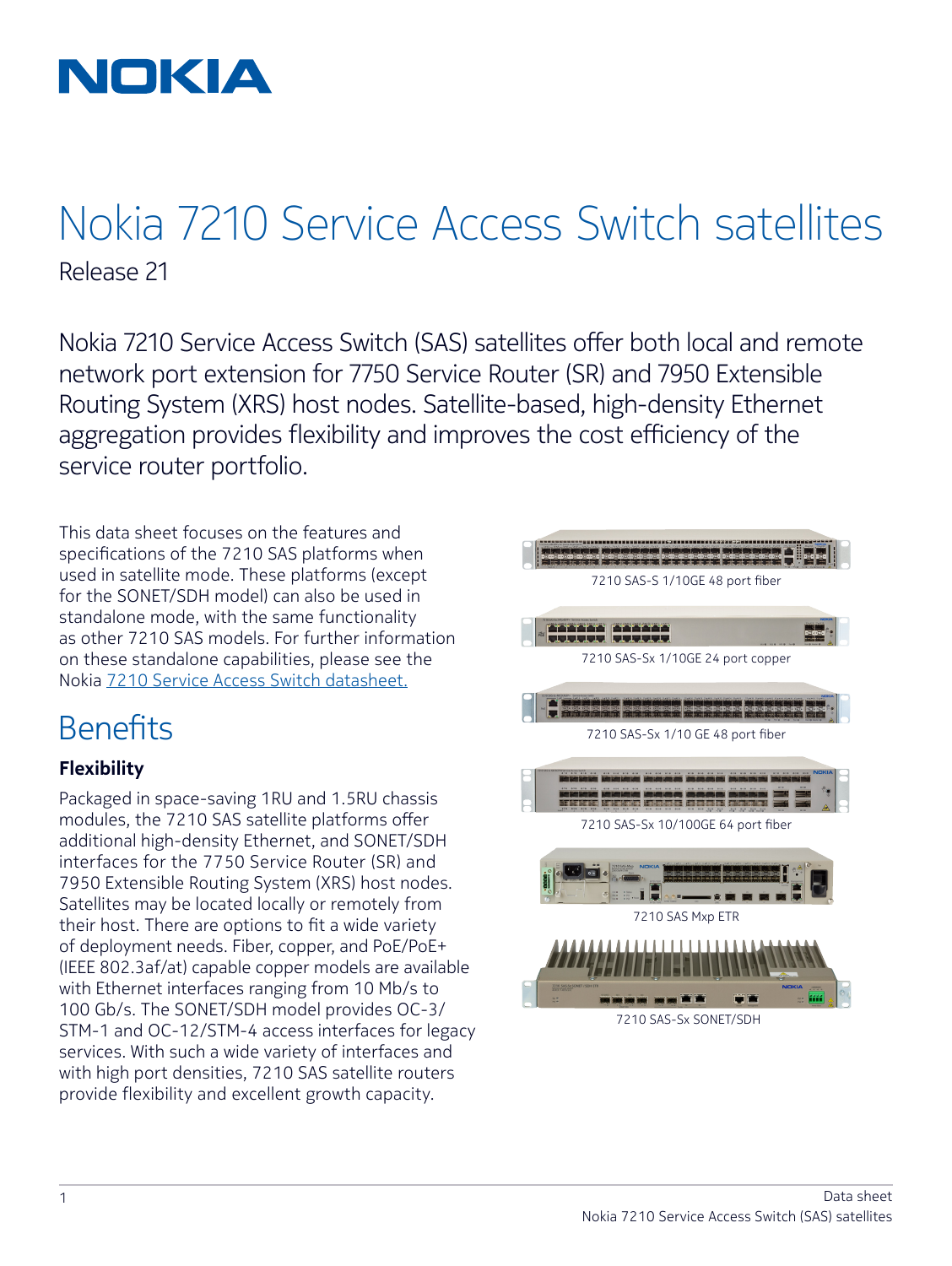

### **Cost efficiency**

Nokia satellite host systems have petabit switching capacities. Operators can maximize the host's per slot bandwidth by connecting 7210 SAS satellites into its high-capacity interface cards. This avoids using high-capacity slots for low-speed interfaces and provides for more efficient usage of the high-throughput host switching capacity.

Local switching between client systems connected to a satellite allows off-loading of low-revenue, high-bandwidth traffic away from the service-rich host, allowing operators to minimize the cost per bit for transport.

### **Simple, elegant operation**

A 7210 SAS-S satellite is treated as an integrated part of the host chassis. All configuration and management are done on the host providing plug-and-play functionality, without using an additional IP address.

As all service functionality is provided by the host system, services connecting through a satellite benefit from the rich feature set and high performance of Nokia's edge and core service routers. All quality of service (QoS) functionality, buffering, multicasting, and service processing is done on the host nodes using their software suite with the performance of their advanced hardware platforms.

### Hardware features

### Table 1. Hardware specifications

The 7210 SAS-Sx 1/10 GE model is similar to the 7210 SAS-S but it is fully NEBS compliant with side-toback airflow and air filters. It has two modular power supplies, supporting DC and AC at the same time, and has additional timing capabilities.

|                                | 7210 SAS-S 1/10GE<br>(10 variants based on interfaces,<br>PoE, and power supply)                                                                            | 7210 SAS-Sx 1/10GE<br>(6 variants based on interfaces,<br>PoE/PoE+)                                                             | 7210 SAS-Sx 10/100GE                                                                                                            |  |  |
|--------------------------------|-------------------------------------------------------------------------------------------------------------------------------------------------------------|---------------------------------------------------------------------------------------------------------------------------------|---------------------------------------------------------------------------------------------------------------------------------|--|--|
| Interfaces                     |                                                                                                                                                             | See table 2 for details                                                                                                         |                                                                                                                                 |  |  |
| Timing                         | • ITU-T SyncE from host                                                                                                                                     |                                                                                                                                 |                                                                                                                                 |  |  |
|                                | • IEEE 1588v2 TC on some variants. See table 2 for details.                                                                                                 |                                                                                                                                 |                                                                                                                                 |  |  |
| PoE/PoE+                       | Hardware capable <sup>1</sup>                                                                                                                               | Hardware capable 1                                                                                                              | Hardware capable <sup>1</sup>                                                                                                   |  |  |
| <b>Dimensions</b>              | • Height: 4.32 cm (1.7 in)<br>• Width: 44 cm (17.3 in)<br>• Depth: 38.7 cm (15.2 in)                                                                        | • Height: 1 RU 4.37 cm (1.72 in)<br>• Width: 44 cm (17.3 in)<br>• Depth: 40.61 cm (15.99 in)                                    | • Height: 1.5 RU 6.6 cm (2.6 in)<br>• Width: 44 cm (17.3 in)<br>• Depth: 45 cm (17.7 in)                                        |  |  |
| Power supply options           | • Two feeds, One fixed internal<br>supply and one optional modular<br>supply<br>• Supports concurrent use of<br>AC and DC power supplies<br>• Hot swappable | • Two feeds, Modular AC and<br>DC power supplies<br>• Supports concurrent use of<br>AC and DC power supplies<br>• Hot-swappable | • Two feeds, Modular AC and<br>DC power supplies<br>• Supports concurrent use of<br>AC and DC power supplies<br>• Hot-swappable |  |  |
| Power requirements             | • AC input: 100 V to 240 V.<br>50 Hz to 60 Hz<br>• DC input: $-40$ V DC to $-72$ V DC                                                                       | • AC input: 100 V to 240 V, 50 Hz<br>to 60 Hz<br>• DC input: $-36$ V DC to $-72$ V DC                                           | • AC input: 100 V to 240 V, 50 Hz<br>to 60 Hz<br>• DC input: $-40$ V DC to $-72$ V DC                                           |  |  |
| Cooling                        | • Fan cooled with front-to-back<br>airflow                                                                                                                  | • Fan cooled with side-to-back<br>airflow<br>• Air filters on both sides of<br>the chassis                                      | • Fan cooled with side-to-back<br>airflow<br>• Air filters on both sides of<br>the chassis                                      |  |  |
| Temperature<br>operating range | 0°C to 40°C (32°F to 104°F)                                                                                                                                 | 0°C to 50°C (32°F to 122°F)                                                                                                     | 0°C to 50°C (32°F to 122°F)                                                                                                     |  |  |

1 Future software deliverable when used in satellite mode.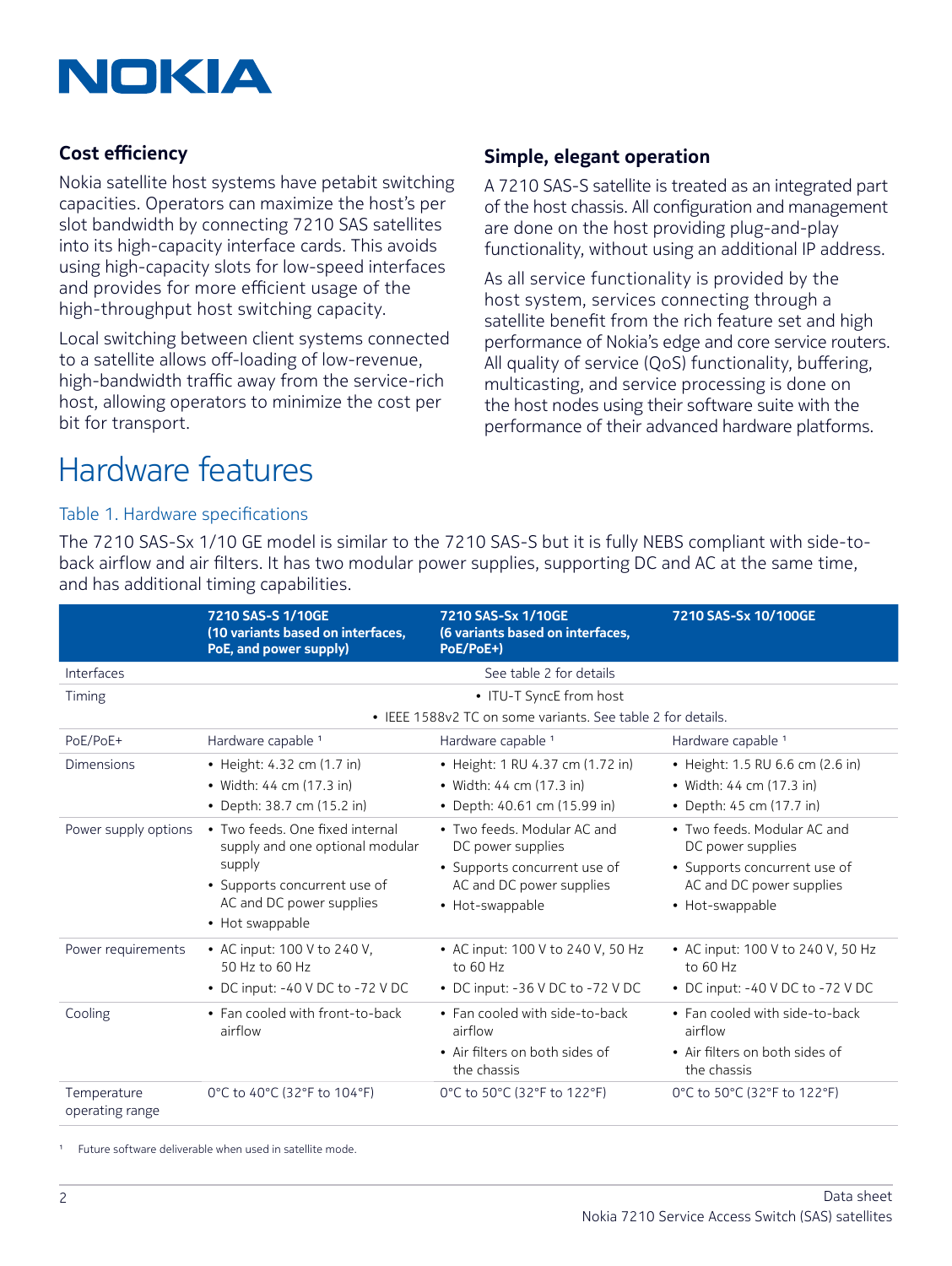# **NOKIA**

|                    | 7210 SAS-Sx SONET/SDH                        | <b>7210 SAS-Mxp</b><br>(2 variants: normal and extended temperature range)                |  |  |
|--------------------|----------------------------------------------|-------------------------------------------------------------------------------------------|--|--|
| Interfaces         |                                              | See table 2 for details                                                                   |  |  |
| Timing             | • ITU-T SyncE from the host                  | • ITU-T SyncE from the host                                                               |  |  |
|                    | • Node or differential-timed DS1/E1 channels |                                                                                           |  |  |
| PoE/PoE+           | None                                         | Hardware capable 1                                                                        |  |  |
| Dimensions         | • Height: 1 RU 4.2cm (1.72 in)               | • Height: 6.7 cm (2.64 in) 1.5 RU                                                         |  |  |
|                    | • Width: $44.4 \text{ cm}$ (17.4 in)         | • Width: 43.6 cm (17.17 in)                                                               |  |  |
|                    | • Depth: 24.1 cm (9.5 in)                    | • Depth: 25.3 cm (9.96 in)                                                                |  |  |
| Power supply       | • Two feeds. Integrated DC power supplies    | • Two feeds. Integrated AC and DC power supplies                                          |  |  |
| options            |                                              | • Supports concurrent use of AC and DC power<br>supplies                                  |  |  |
| Power requirements | • DC input: $+24$ V DC to $-60$ V DC         | • AC input: 100 V to 240 V, 50 Hz to 60 Hz;<br>(ETR and non-ETR rated variants available) |  |  |
|                    |                                              | • DC input: -36 V DC to -72 V DC;<br>(ETR and non-ETR rated variants available)           |  |  |
|                    |                                              | • DC input: $+20$ V DC to $+28$ V DC; (ETR rated)                                         |  |  |
|                    |                                              | • ETR variant requires a 200 W power supply                                               |  |  |
| Cooling            | Passively cooled                             | • Fan cooled with right-to-left air flow                                                  |  |  |
|                    |                                              | • Hot-swappable fan tray                                                                  |  |  |
| Temperature        | $-40^{\circ}$ C to 65 $^{\circ}$ C           | • Normal: 0°C to 50°C (32°F to 122°F)                                                     |  |  |
| operating range    | (-40°F to 149°F)                             | • ETR: -40°C to 65°C (-40°F to 149°F)                                                     |  |  |

1 Future software deliverable when used in satellite mode.

### Table 2. 7210 SAS satellite variants

The interface specifications and PoE/PoE+ capabilities for each satellite variant are listed below.

| <b>Identifier</b>                       | <b>Interface</b>                    | $PoE/PoE+1$                | <b>IEEE 1588v2</b> |
|-----------------------------------------|-------------------------------------|----------------------------|--------------------|
| 7210 SAS-S 1/10GE 48-port fiber AC      | $\bullet$ 4 x SFP+ 10GE             |                            | Transparent clock  |
|                                         | • 48 x SFP 100/1000 Mb/s            |                            | (TC) <sup>2</sup>  |
| 7210 SAS-S 1/10GE 48-port fiber DC      | $\bullet$ 4 x SFP+ 10GE             |                            | TC <sup>2</sup>    |
|                                         | • 48 x SFP 100/1000 Mb/s            |                            |                    |
| 7210 SAS-S 1/10GE 24-port fiber AC      | $\bullet$ 4 x SFP+ 10GE             |                            |                    |
|                                         | • 24 x SFP 100/1000 Mb/s            |                            |                    |
| 7210 SAS-S 1/10GE 24-port fiber DC      | $\bullet$ 4 x SFP+ 10GE             |                            |                    |
|                                         | • 24 x SFP 100/1000 Mb/s            |                            |                    |
| 7210 SAS-S 1/10GE 48-port copper AC     | $\bullet$ 4 x SFP+ 10GE             |                            |                    |
|                                         | $\cdot$ 48 x RJ-45 10/100/1000 Mb/s |                            |                    |
| 7210 SAS-S 1/10GE 48-port copper AC PoE | $\bullet$ 4 x SFP+ 10GE             | 720 W maximum <sup>1</sup> |                    |
|                                         | • 48 x RJ-45 10/100/1000 Mb/s       |                            |                    |
| 7210 SAS-S 1/10GE 48-port copper DC     | $\bullet$ 4 x SFP+ 10GE             |                            |                    |
|                                         | $\cdot$ 48 x RJ-45 10/100/1000 Mb/s |                            |                    |
| 7210 SAS-S 1/10GE 24-port copper AC     | $\bullet$ 4 x SFP+ 10GE             |                            |                    |
|                                         | $\cdot$ 24 x RJ-45 10/100/1000 Mb/s |                            |                    |
| 7210 SAS-S 1/10GE 24-port copper AC PoE | $\bullet$ 4 x SFP+ 10GE             | 720 W maximum <sup>1</sup> |                    |
|                                         | $\cdot$ 24 x RJ-45 10/100/1000 Mb/s |                            |                    |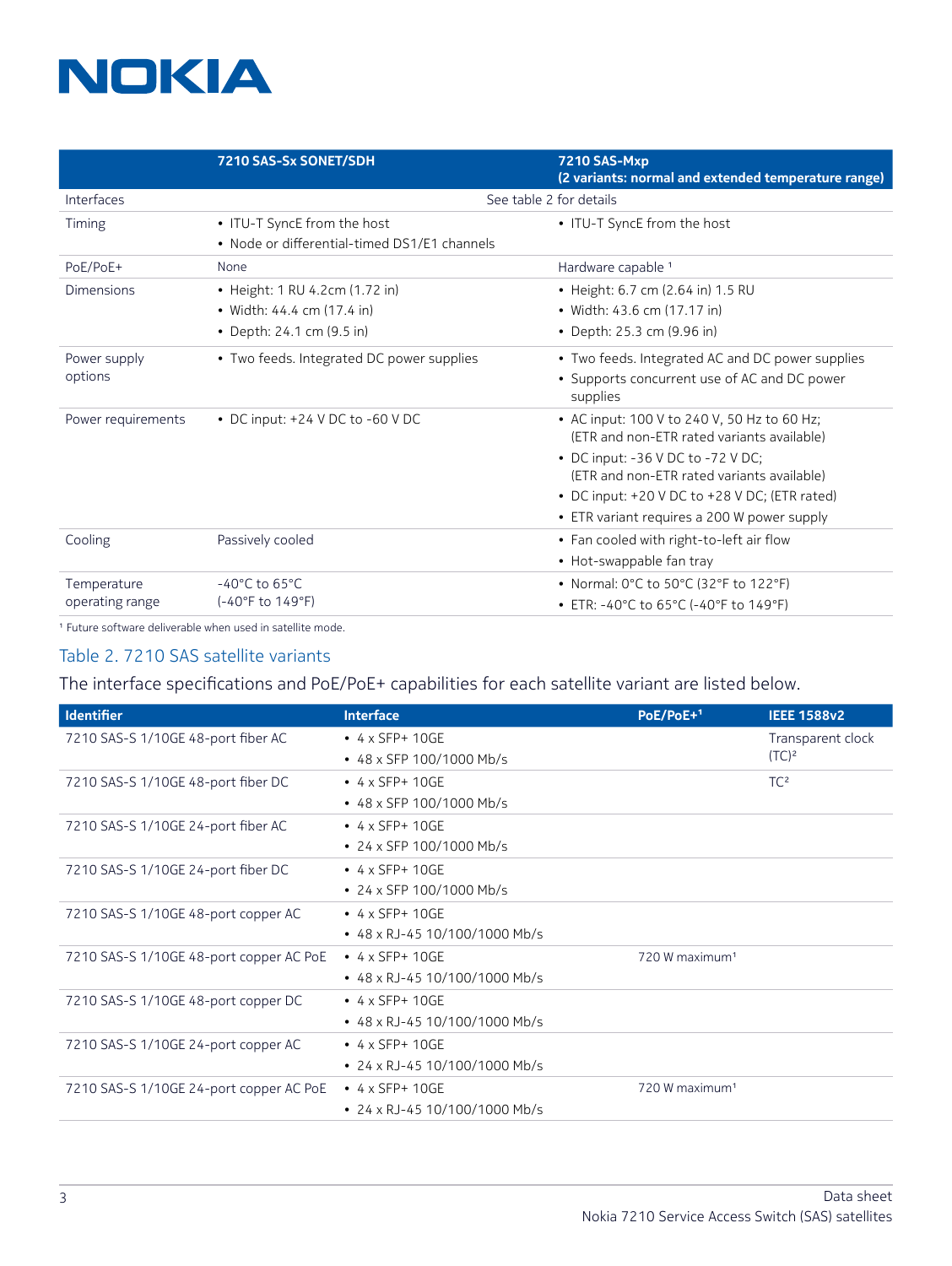# NOKIA

| Identifier                                         | <b>Interface</b>                                               | PoE/PoE+1                      | <b>IEEE 1588v2</b> |
|----------------------------------------------------|----------------------------------------------------------------|--------------------------------|--------------------|
| 7210 SAS-S 1/10GE 24-port copper DC                | $\bullet$ 4 x SFP+ 10GE                                        |                                |                    |
|                                                    | • 24 x RJ-45 10/100/1000 Mb/s                                  |                                |                    |
| 7210 SAS-Sx 1/10GE 48-port fiber                   | $\cdot$ 4 x SFP+ 10GE                                          | 60 W maximum                   | TC <sup>2</sup>    |
|                                                    | • 46 x SFP 100/1000 Mb/s                                       | on combo RJ-45                 |                    |
|                                                    | • 2 x combo SFP or RJ-45 10/100/1000 Mb/s                      | ports <sup>1</sup>             |                    |
| 7210 SAS-Sx 1/10GE 24-port fiber                   | $\bullet$ 4 x SFP+ 10GE                                        | 60 W maximum<br>on combo RJ-45 |                    |
|                                                    | • 22 x SFP 100/1000 Mb/s                                       |                                |                    |
|                                                    | • 2 x combo SFP or RJ-45 10/100/1000 Mb/s                      | ports <sup>1</sup>             |                    |
| 7210 SAS-Sx 1/10GE 48-port copper                  | $\bullet$ 4 x SFP+ 10GE                                        |                                |                    |
|                                                    | • 48 x RJ-45 10/100/1000 Mb/s                                  |                                |                    |
| 7210 SAS-Sx 1/10GE 48-port copper PoE <sup>3</sup> | $\bullet$ 4 x SFP+ 10GE                                        | 720 W maximum <sup>1</sup>     |                    |
|                                                    | • 48 x RJ-45 10/100/1000 Mb/s                                  |                                |                    |
| 7210 SAS-Sx 1/10GE 24-port copper                  | $\cdot$ 4 x SFP+ 10GE                                          |                                |                    |
|                                                    | • 24 x RJ-45 10/100/1000 Mb/s                                  |                                |                    |
| 7210 SAS-Sx 1/10GE 24-port copper PoE <sup>2</sup> | $\cdot$ 4 x SFP+ 10GE                                          | 720 W maximum <sup>1</sup>     |                    |
|                                                    | • 24 x RJ-45 10/100/1000 Mb/s                                  |                                |                    |
| 7210 SAS-Sx 10/100GE QSFP28                        | $\bullet$ 4 x QSFP28                                           |                                | TC <sup>2</sup>    |
|                                                    | $\cdot$ 64 x SFP+ GE or 10GE                                   |                                |                    |
| 7210 SAS-Sx SONET/SDH                              | • 4 x SFP configurable as 4 x OC-3/STM-1<br>or 1 x OC-12/STM-4 |                                |                    |
|                                                    | $\bullet$ 1 x SFP GE                                           |                                |                    |
|                                                    | • Other ports for future use                                   |                                |                    |
|                                                    | · Supports TDM services in channelized mode                    |                                |                    |
| 7210 SAS-Mxp                                       | $\bullet$ 4 x SFP+ 10GE                                        | • 60 W maximum                 |                    |
|                                                    | • 22 x SFP 100/1000 Mb/s                                       | on combo RJ.5                  |                    |
|                                                    | • 2 x combo SFP or RJ .51 10/100/1000 Mb/s                     | ports <sup>1</sup>             |                    |

Future software deliverable when used in satellite mode.

2 When used in satellite mode.

<sup>3</sup> 7210 SAS-S and SAS-Sx 1/10GE 48-port and 24-port copper PoE variants must use AC power supplies.

### **Host system requirements**

Satellites are supported on the 7750 SR and 7950 XRS. On the 7750 SR-7/ 12/12e the minimum requirements are a CPM5 and an uplink via an FP2-based IOM/IMM.

### Technical specifications1

### **Environmental specifications**

- ATT-TP-762002
- ETSI EN 300 019-2-1 Storage<sup>2</sup>
- ETSI EN 300 019-2-2 Transportation<sup>2</sup>
- ETSI EN 300 019-2-3 Operational<sup>2</sup>
- ETSI EN 300 753 Acoustic Noise<sup>2</sup>
- VZ.TPR.92052
- RoHS 6/6 design

#### **Safety**

- IEC/EN 60825-1
- IEC/EN 60825-2
- AS/NZS 60950-1
- IEC/EN/UL/CSA 60950-1 Ed2

 $\cdot$  GR-63-CORF<sup>2</sup>

<sup>1</sup> System design intent is according to the listed standards. Certifications vary on different models as noted. Refer to product documentation for detailed compliance status.<br><sup>2</sup> Not applicable to 7210 SAS-S variants Not applicable to 7210 SAS-S variants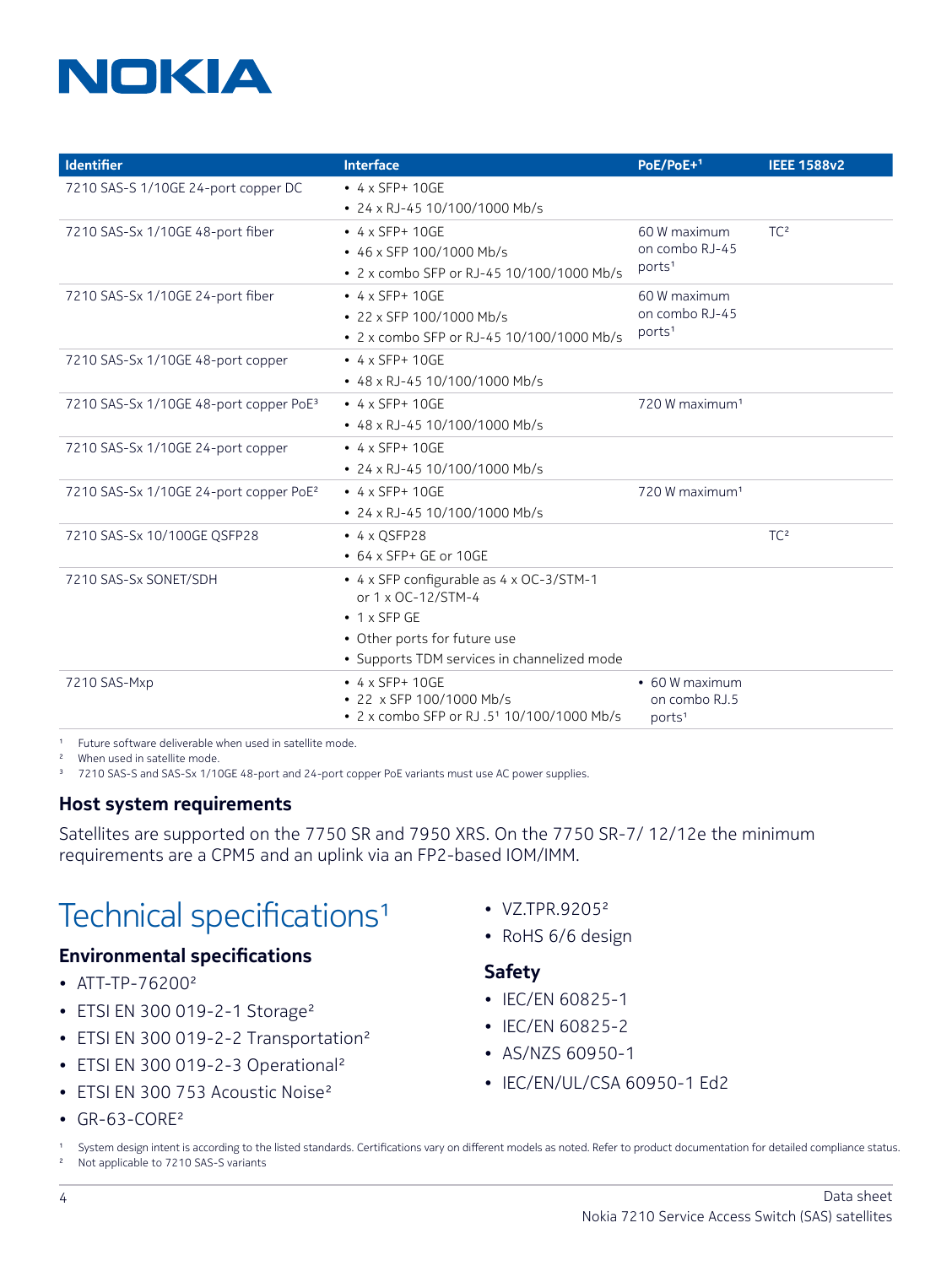

### **Electromagnetic compatibility**

- AS/NZS CISPR 32 Class A
- BSMI CNS13438 Class A3
- $\cdot$  BT GS-7<sup>3</sup>
- EN 55024
- EN 55032 Class A
- EN 55035 Class A (7210 SAS-S non-PoE)
- ETSI EN 300 132-2 (LVDC)4
- ETSI EN 300 132-3 (AC)<sup>3,5</sup>
- ETSI EN 300 386
- ETSI ES 201 468<sup>3</sup>
- FCC Part 15 Class A
- GR-1089-CORF<sup>2</sup>
- ICES-003 Class A
- IEC CISPR 24
- IEC CISPR 32 Class A
- IEC/EN 61000-3-2 Power line harmonics<sup>5</sup>
- IEC/EN 61000-3-3 Voltage fluctuations<sup>5</sup>
- IEC/EN 61000-4-2 ESD
- IEC/EN 61000-4-3 Radiated Immunity
- IEC/EN 61000-4-4 EFT
- IEC/EN 61000-4-5 Surge
- IEC/EN 61000-4-6 Conducted Immunity
- IEC/EN 61000-4-11 Voltage Interruptions
- IEC/EN 61000-6-2 Industrial (7210 SAS-Sx series, SAS-S copper PoE)
- IEC/EN 61000-6-4 (7210 SAS-Sx series, SAS-S copper PoE)
- KCC Korea-Emission & Immunity (in accordance with KN32/KN35)
- VCCI Class A

### **Wireless**

(7210 SAS-Sx 1/10GE, SAS-Sx 10/100GE)

- ETSI EN 301 489-1
- ETSI EN 301 489-17 (Bluetooth)
- KN 301 489-1
- KN 301 489-17 (Bluetooth)

### **Power utility substations**

(7210 SAS-Mxp)

- IEC 61850-3
- IEEE 1613

#### **Railway**

- (7210 SAS-S, SAS-Mxp)
- EN 50121-4
- IEC 62236-4

### **Directives, regional approvals and certifications**

- DIRECTIVE 2011/65/FU RoHS
- DIRECTIVE 2012/19/EU WEEE
- DIRECTIVE 2014/30/EU EMC
- DIRECTIVE 2014/35/EU LVD
- DIRECTIVE 2014/53/EU RED (7210 SAS-Sx 1/10GE, SAS-Sx 10/100GE)
- NFBS Level 3<sup>2</sup>
- MEF 3.0
- Australia RCM Mark
- China RoHS CRoHS
- Europe CE Mark
- Japan VCCI Mark
- South Korea KC Mark

<sup>3</sup> Not applicable to 7210 SAS-Mxp

5 Not applicable on DC-only models: 7210 SAS-S DC variants

<sup>2</sup> Not applicable to 7210 SAS-S variants

<sup>4</sup> Not applicable on AC-only models: 7210 SAS-Sx 1/10GE copper PoE and SAS-S AC variants